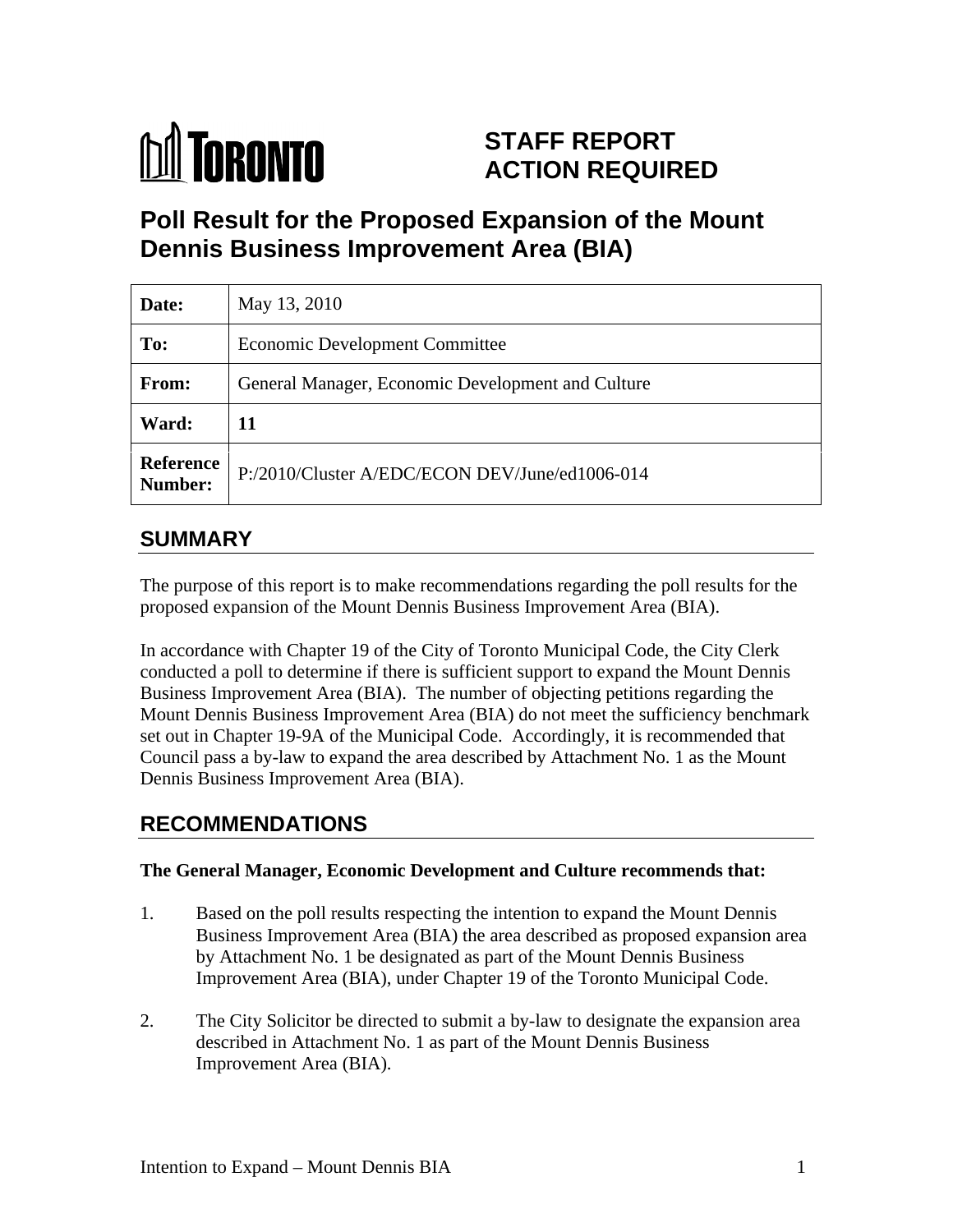#### **Financial Impact**

Capital budgets may be impacted in future years should streetscape and other capital improvements be undertaken by the expanded BIA. Capital improvements are shared 50/50 between the City and the BIA. The City's 50% share of the capital costs will be funded in the Economic Development and Culture capital budget.

The Deputy City Manager and Chief Financial Officer has reviewed this report and agrees with the financial impact information.

# **DECISION HISTORY**

At its meeting of February 22 and 23, 2010, City Council adopted, Report 28 Clause ED28.4, of the Economic Development Committee, headed "Intention to Expand the Mount Dennis Business Improvement Area (BIA)". City Council adopted the following:

- 1. City Council designate the area described by Attachment 1 of the report (January 18, 2010) from the General Manager, Economic Development and Culture, as an expanded Business Improvement Area (BIA), under Chapter 19 of the City of Toronto Municipal Code.
- 2. City Council authorize and direct the City Clerk to send out a notice of Council's intention to expand the boundary of the Mount Dennis Business Improvement Area (BIA) to include the area shown in Attachment 1 of the report (January 18, 2010) from the General Manager, Economic Development and Culture, in accordance with Chapter 19 of the City of Toronto Municipal Code.
- 3. City Council direct the Executive Director of Technical Services to prepare designation by-law maps of the area, as described in Attachment 1 of the report (January 18, 2010) from the General Manager, Economic Development and Culture, and submit them to the City Solicitor

## **BACKGROUND**

Chapter 19 of the Municipal Code provides that Council may expand a BIA. Before passing a by-law to expand a BIA, the Municipal Code requires that notices of the proposed by-law be sent by pre-paid mail to every person who, on the last returned assessment roll, is assessed for rateable property in a prescribed business property class which is located in the existing Business Improvement Area and in the proposed BIA expansion area.

Any person who receives a notice of the proposed by-law must, within 30 days, give a copy of the notice to each commercial tenant of the property to which the notice relates who is required to pay all or part of the taxes on the property. The owner must also give the City Clerk a list of every commercial tenant and their share of the taxes paid.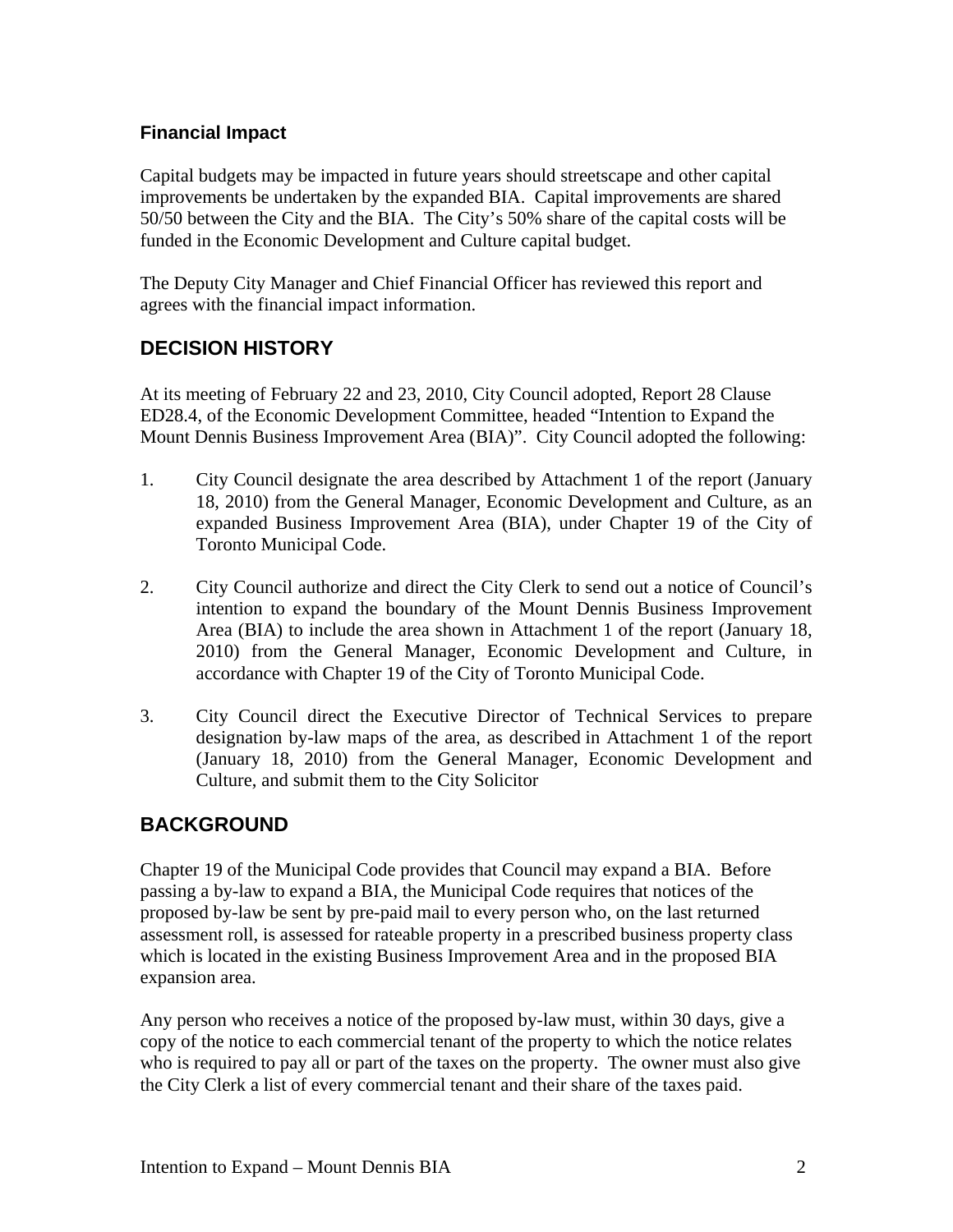Under Chapter 19-9A of the Municipal Code, Council shall not pass a by-law to expand a BIA if written objections are received by the Clerk within 60 days after the mailing of the notices in either the existing BIA area or the proposed BIA expansion area, and the objections have been signed by at least one-third of the total number of persons entitled to notice in each area. In addition the objectors must be responsible for at least one-third of the commercial taxes levied within the existing BIA and the proposed BIA expansion

area. The City Clerk shall determine whether all conditions have been met and, if they are, shall issue a certificate affirming the fact.

## **COMMENTS**

On March 11, 2010 the City Clerk mailed 81 notices of intention to expand the BIA Boundary to all persons assessed with respect to rateable property within the existing Mount Dennis BIA and the proposed expansion area, to determine whether or not to alter the boundaries of the Mount Dennis BIA.

#### Existing BIA Area

Within 60 days after the notices were mailed, 2 tenant lists were returned from the owners of the existing BIA to the City Clerk. Two commercial tenants were identified from the lists within the existing area and added to the original total of 41. Therefore a total of 43 persons were identified to receive notice. The full amount of taxes levied on the rateable property within the existing BIA totals \$433,818.00.

One eligible objection to the proposed expansion of the Mount Dennis BIA from the owners and tenants of the existing BIA was received by the City Clerk by May 10, 2010, the end of the notice period.

The number of objecting petitions does not meet the sufficiency benchmarks required by s19-9 B (2) of the City of Toronto Municipal Code, 2006.

#### Proposed BIA Expansion Area

Within 60 days after the notices were mailed, 6 tenant lists were returned to the City Clerk from the property owners within the proposed BIA expansion area. Six commercial tenants within the proposed expansion area were added to the original total of 40. Therefore, a total of 46 persons were identified to receive notice. The full amount of taxes levied on the rateable property within the proposed expanded BIA totals  $$338,007.00$ .

No eligible objections to the proposed expansion of the Mount Dennis Business Improvement Area from the owners and tenants located in the expansion area were received by the City Clerk by May 10, 2010, the end of the notice period.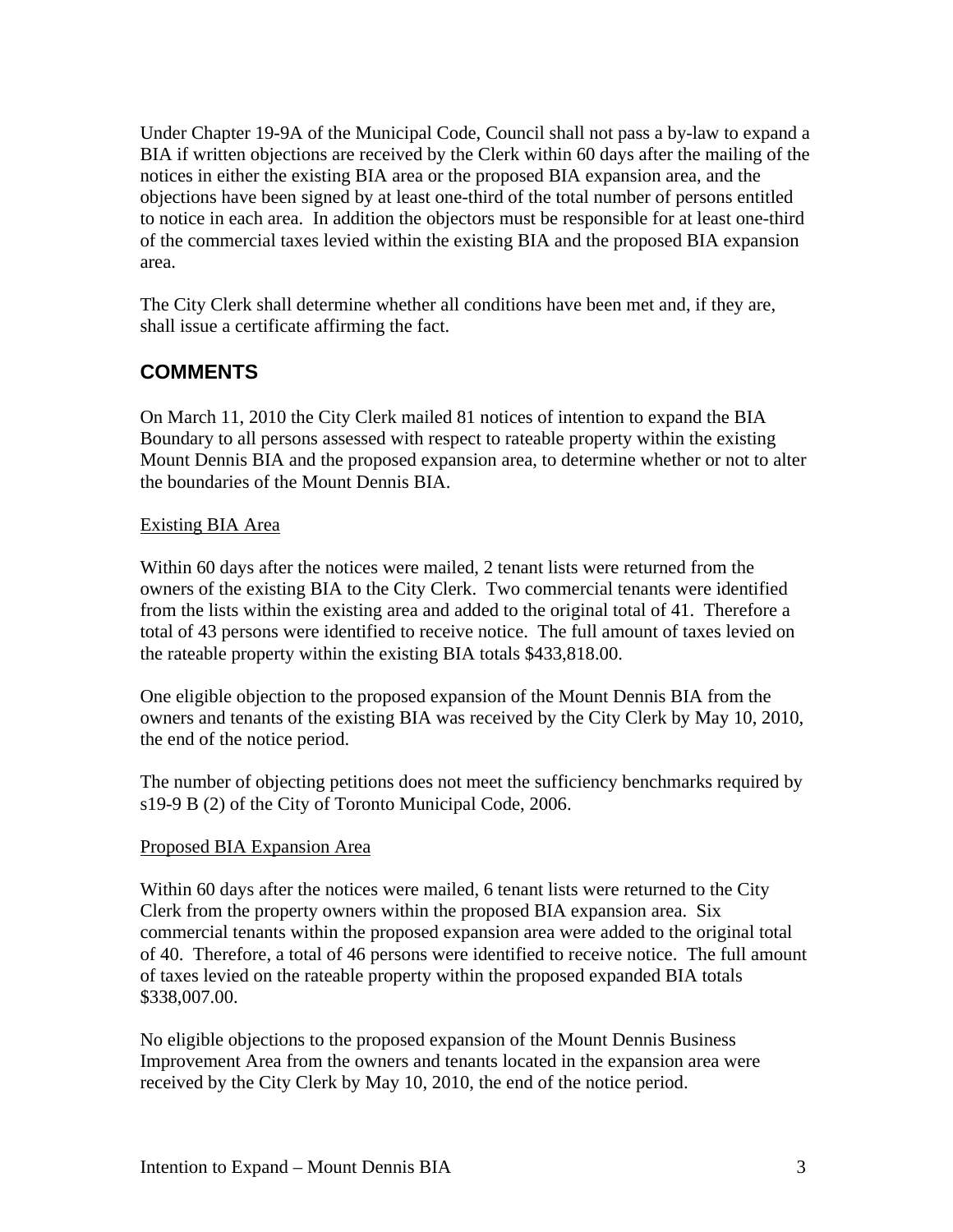The number of objecting petitions does not meet the sufficiency benchmarks required by s. 19-9 B (3) of the City of Toronto municipal Code, 2006.

Based on the results, it is recommended that Council pass a by-law to designate the expansion area described by Attachment No. 1, as part of the Mount Dennis Business Improvement Area.

### **CONTACT**

Michael Saunders Economic Partnership Advisor, BIA Office Tel: 416 392-1005 Fax: 416 392-1380 E-mail: msaunder@toronto.ca

## **SIGNATURE**

Michael H. Williams, General Manager Economic Development and Culture

## **ATTACHMENT**

Attachment No. 1 Mount Dennis Business Improvement Area and Proposed Expansion Area Map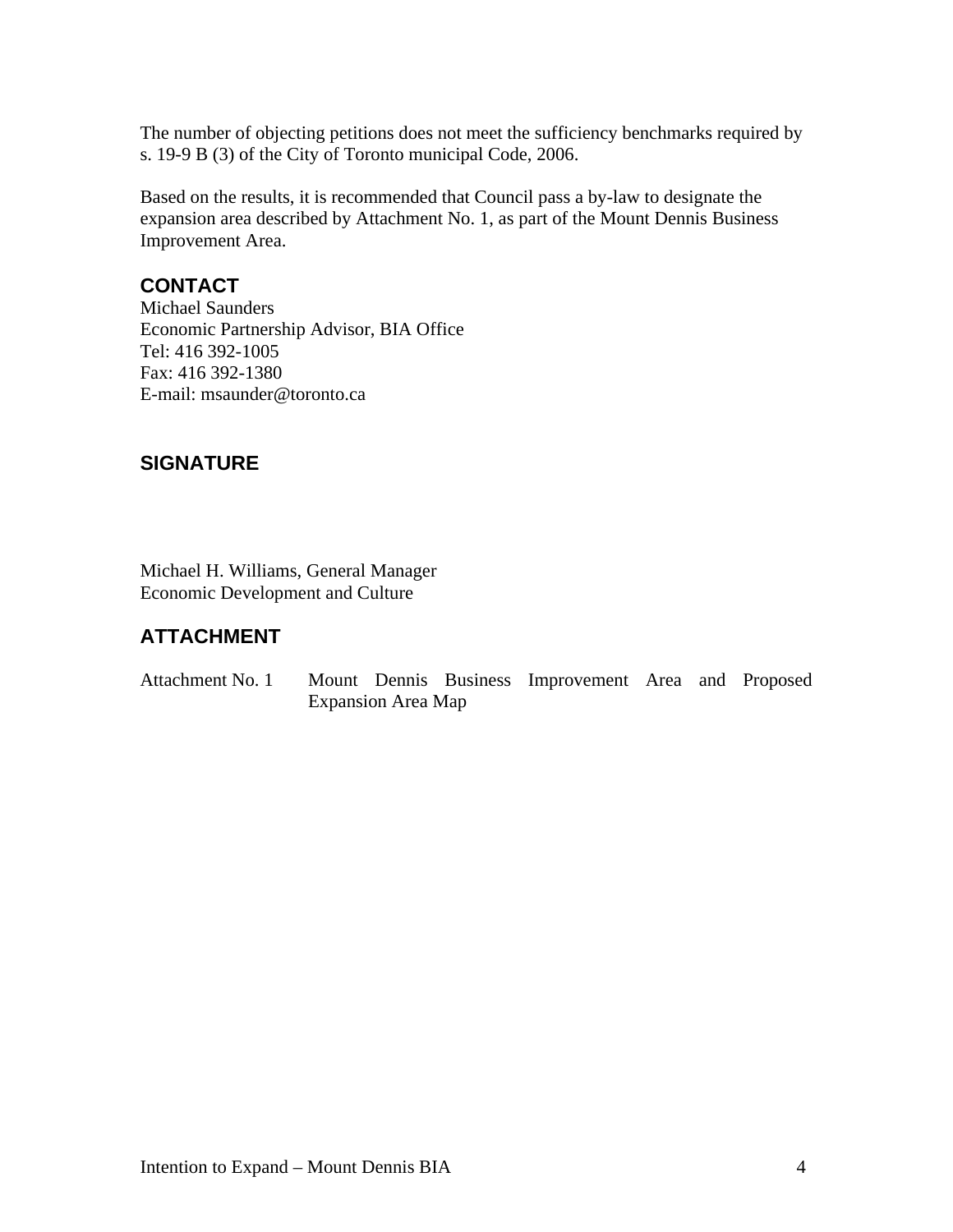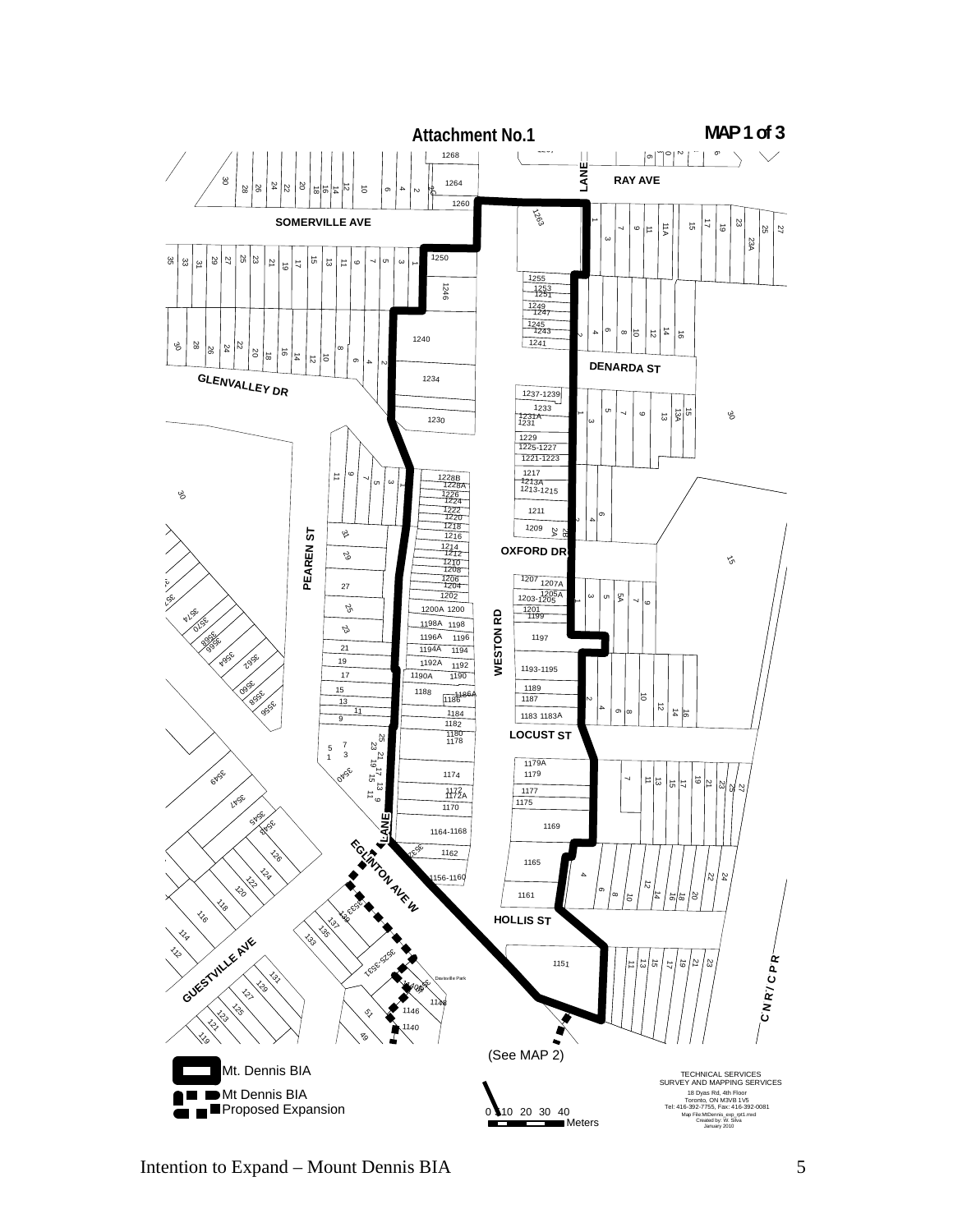